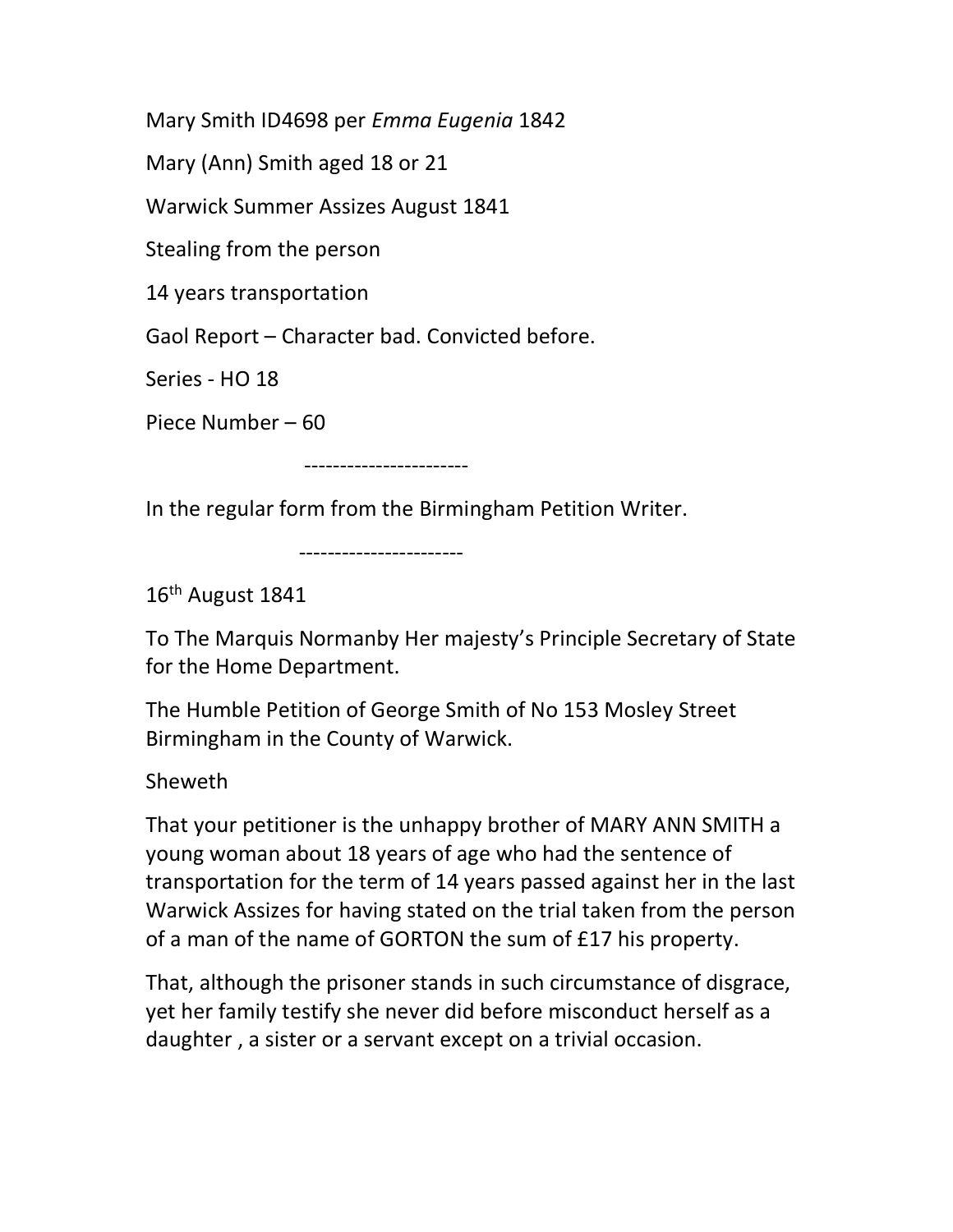That, the prisoners parents had a large family and in no other instance ever before occurred amongst them of the slightest deviation from the Laws of this Country.

That the prisoner has been known from her childhood by many persons of respectability who sympathize with her in her present situation and who by their signatures hereto. Certify they believe her general character to have been honest and trustworthy.

That the prisoner's previous character would bear the most minute investigation never having before brought the least stigma upon a very trifling case.

That the Petitioner is almost weighed down with grief and sorrow at the situation of his unfortunate sister.

And therefore most humbly and earnestly prays that your Honour will be pleased to take her case into your humane consideration and so far mitigate the prisoner's sentence as to contain her in her native country so as to afford your Petitioner the sustaining and comforting hope that she will not be separated there from, nor from her almost broken hearted brother and friends.

And your Petitioner will ever pray.

May it please your Honour

We, whose names are herby subscribed, declare our belief in the allegation contained in the above Petition and therefore humbly though earnestly hope that through your Honours kind interference mercy may be extended to the unfortunate prisoner and that the prayer of the Petition may be accordingly granted.

-------------------

Daniel Norton – Coal Merchant

Isaac Myers – Shirt Maker

Abraham Fullwood – Grocer